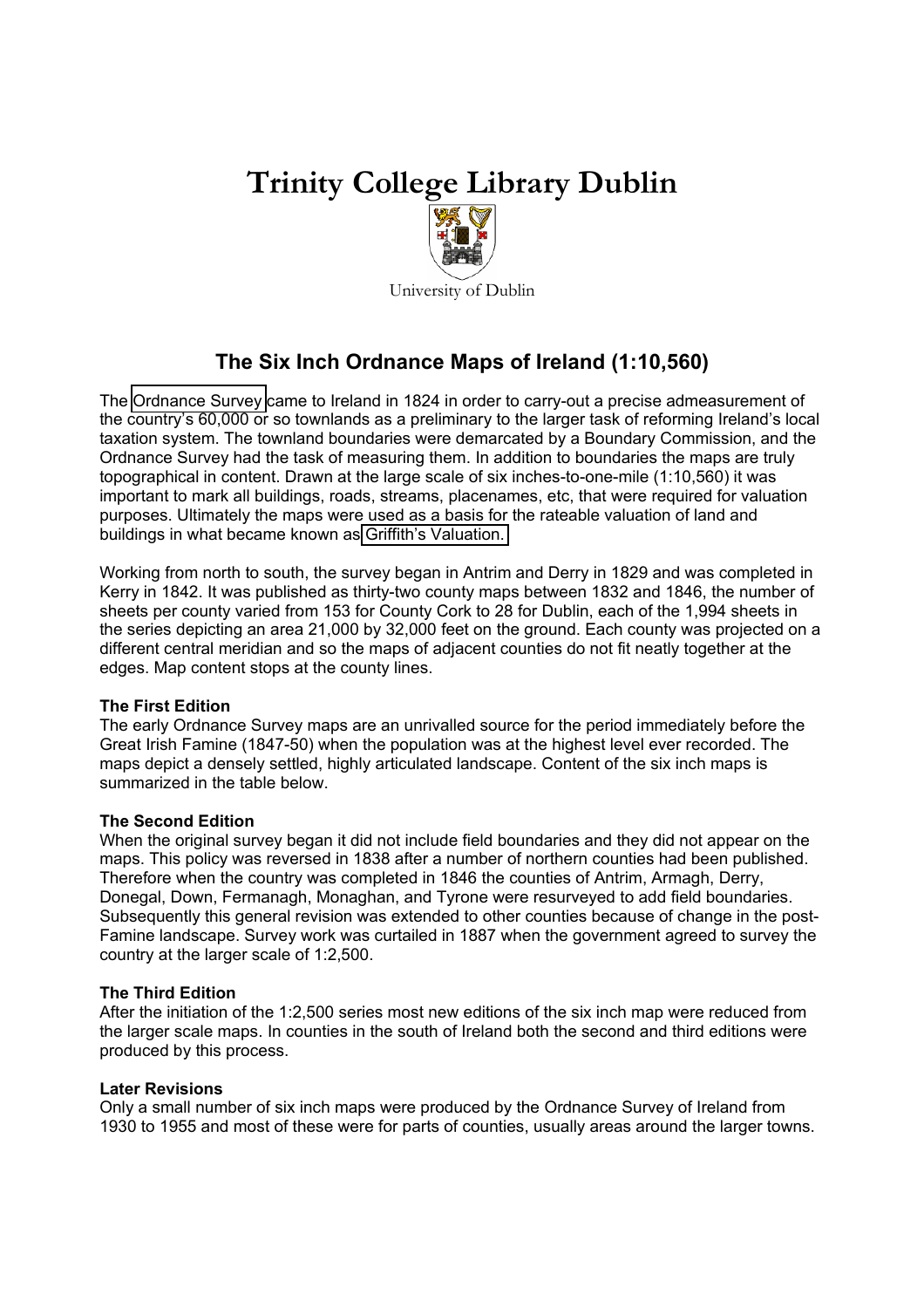The [Ordnance Survey of Northern Ireland](http://www.osni.gov.uk/) did revise a number of counties up to the mid 1950s when they changed from the old county framework to a new national grid format eventually moving to the 1:10,000 scale.

## **Holdings in the Map Library, Trinity College Library**

The Map Library holds one of the most comprehensive collections of Irish six inch maps, including complete sets of the first edition in colour and in black and white (see the table below). Holdings of the second edition in the nineteenth century are complete except for the revisions of five of the northern counties in the 1850s. Holdings for the third edition are comprehensive but not complete. Note that revisions dating from the 1930s, 40s or 50s are unlikely to cover entire counties and consist of only a few sheets for the larger urban areas. Additional sheets are regularly added to the collection.

# **Further Reading**

Andrews, J.H. History *in the Ordnance map: an introduction for Irish readers.* (Dublin 1974; revised edition Pentre, Kerry, 1993).

Andrews, J.H. *A paper landscape: the Ordnance Survey in nineteenth-century Ireland.* Oxford, 1975.

### **Classification of Content in the Irish Six-inches-to-One-Mile Maps**

#### **Boundaries**

Townlands, civil parishes, baronies, counties, municipal wards.

#### **Topographical Features**

Rivers, streams, lakes, waterfalls, rapids, cliffs, rock outcrops, hill tops, caves.

#### **Height Information**

Bench marks, spot heights, contours on later editions.

#### **Vegetation Features**

Fir plantation, mixed wood, brushwood, rocky heathy pasture, marsh, bog, furze, the limit of cultivation.

#### **Agricultural Features**

Farm houses and buildings, field boundaries, blacksmiths, lime kilns, demesnes, orchards, gardens, plant nurseries, drainage channels, sluices, fish ponds.

#### **Industrial Features**

Factories, foundries, mills (beetling, corn, flour, flax, gig, paper, and tuck), windmills, ponds, bleach greens, ropewalks, tanneries, breweries, distilleries, quarries, sand and gravel pits, colliers, mines, brick fields, weirs and dams, millraces, fisheries.

#### **Settlement**

Towns, villages, fair grounds, public buildings, schools, chapels (Roman Catholic and Presbyterian), churches, meeting houses, institutions, hospitals, workhouses, dispensaries, inns, wells, post offices, constabulary and army barracks, alms houses, gasworks, graveyards, spas, race courses, bathing places, antiquities (forts, raths, standing stones, moats, motes), ruined buildings.

#### **Transport**

Roads, lanes, bridges, fords, canals and locks, aqueducts, railways and stations, ferries, harbours, piers, mooring posts.

#### **Placenames**

Baronies, civil parishes, townlands, cities, towns, villages, bays and harbours, rivers, gentlemens' seats, bog names, loughs, woods, islands, hills, bridges.